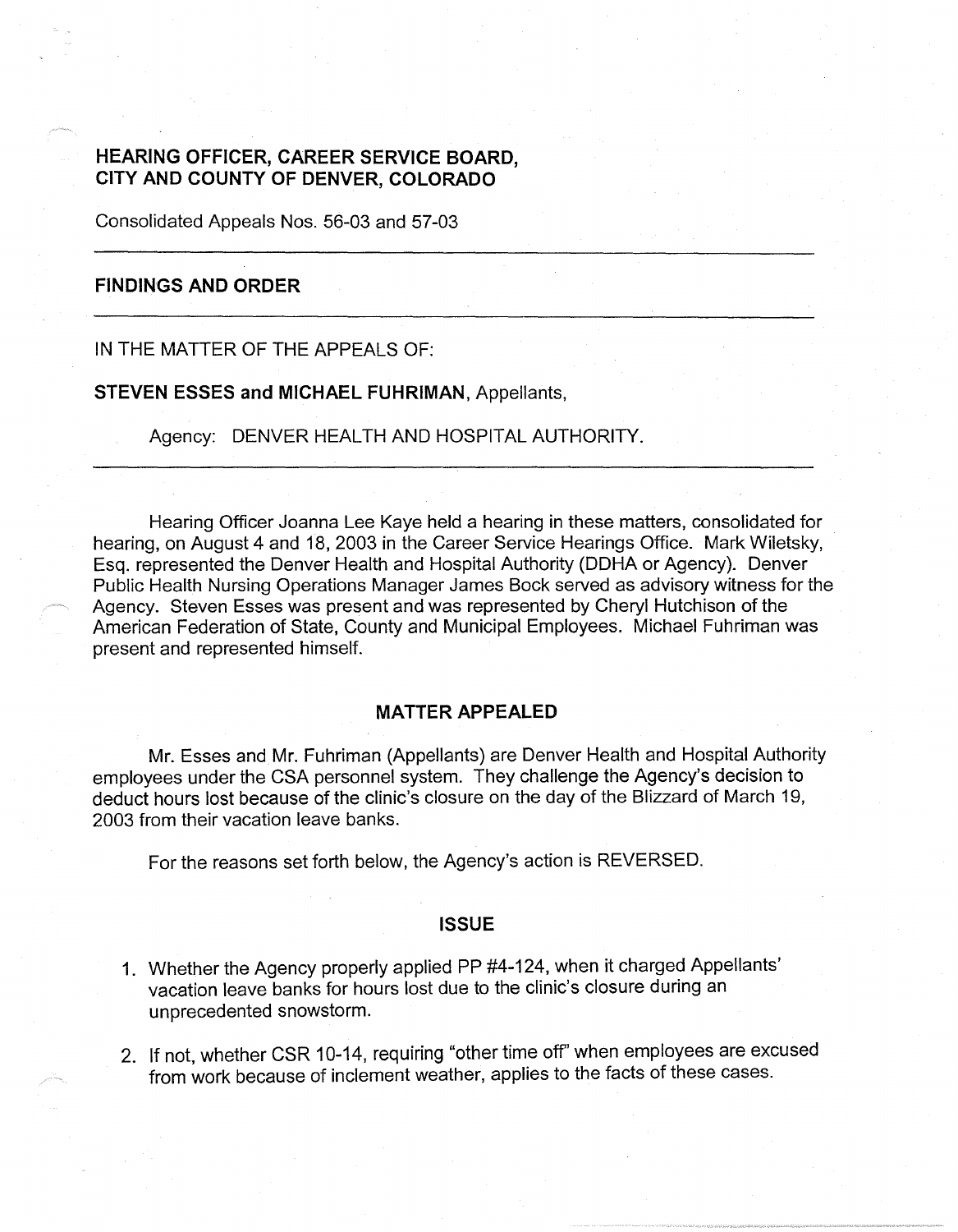## **FINDINGS OF FACT**

Based on the evidence presented at the hearing, the hearing officer finds the following to be fact:

- 1. DHHA entered an operational agreement with the City and County of Denver in 1997. When this contract was formed, existing CSA employees had the choice to remain under the CSA personnel system, or transfer to DHHA's personnel system.
- 2. Appellants Steven Esses (Esses) and Michael Fuhriman (Fuhriman) were both employees at the time DHHA and the City entered the operational agreement. Both opted to remain under the CSA personnel system. They retain the same grievance and appeal rights as other CSA employees.
- 3. DHHA comprises the main hospital, and several Denver Public Health clinics located throughout the Denver Metro area. One of those clinics is the Denver Health Clinic located at 605 Bannock Street (clinic). The clinic is at a location separate from the main hospital. The clinic opens at 8:00 a.m. The clinic provides services to patients with human immunodeficiency virus (HIV), Acquired Immune Deficiency Syndrome (AIDS) and other infectious diseases.
- 4. Franklin Judson, M.D. (Judson) has been the Director of the clinic since 1987. Judson has never closed the clinic for any reason with the exception of the events leading to these consolidated appeals.
- 5. James Bock (Bock) is Nursing Operations Manager for the clinic. Judson is Back's supervisor.
- 6. Brandy Feuss (Feuss), Nursing Program Manager for the clinic, is Esses' direct supervisor. Cornelius Rietmeijer M.D. is Fuhriman's direct supervisor. Bock supervises Feuss and Rietmeijer.
- 7. Esses is a Medical Technician in the Sexually Transmitted Diseases laboratory of the clinic. He does medical microbiological work such as reviewing slides and evaluating cultures, including immediate evaluations for HIV/AIDS and other communicable diseases. Esses also sees and evaluates patients.
- 8. Fuhriman is a Senior Clinical Care Associate. As a lead counselor he sees patients, performs tests and gives test results to patients, and provides HIV/AIDS counseling.
- 9. DHHA issues Employee Principles and Practices (PP's) which are applicable to employees under both the CSA and the DHHA personnel systems. PP #4-124 (Exhibit C) is Denver Health's inclement weather policy. As a medical services organization, under pp #4-124 all employees are considered "essential" for purposes of attendance "and Denver Health is always open. All employees are expected to report to work." Paragraph 1 of PP #4-124 applies to employees eligible for overtime. Paragraph 1. A.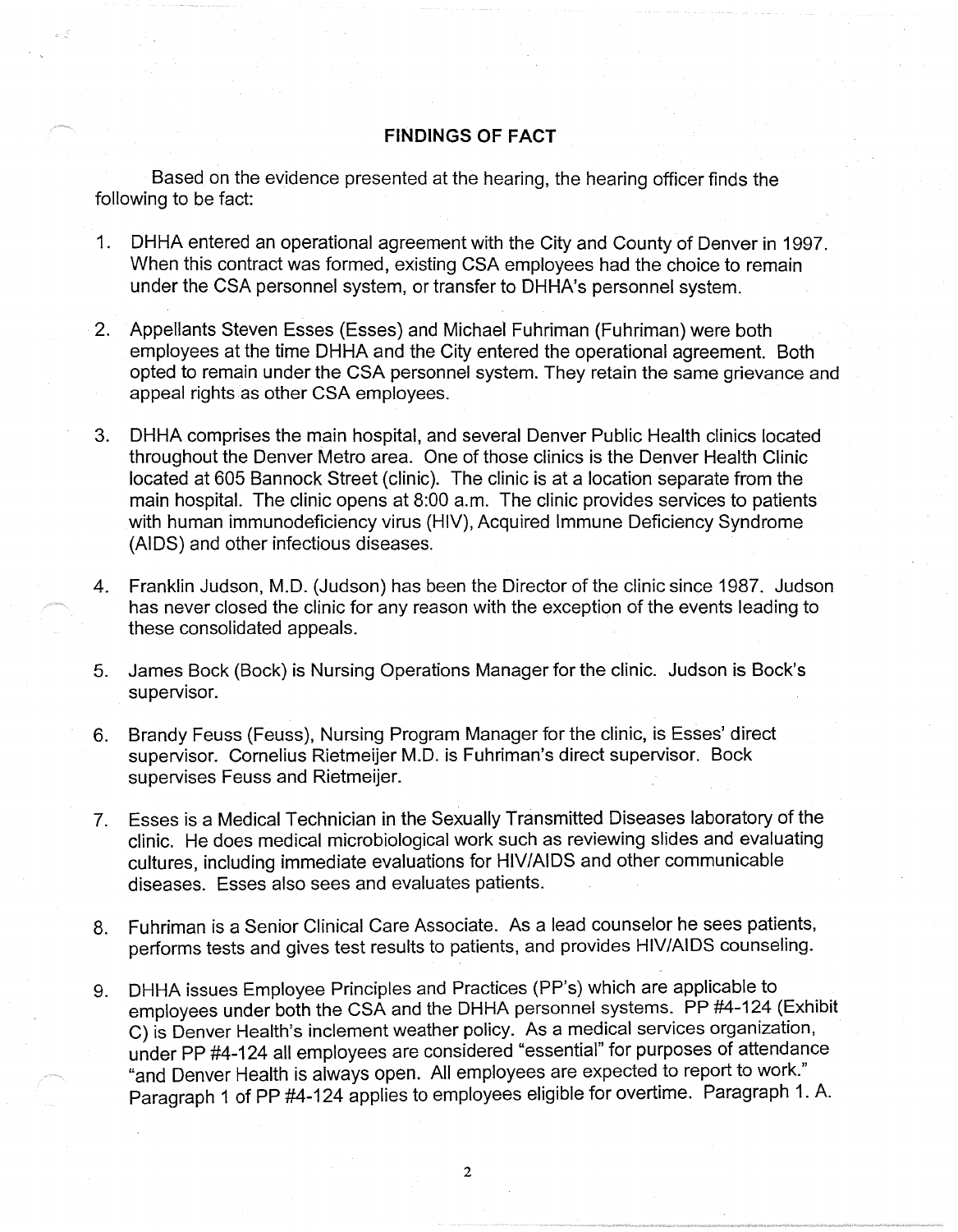states that employees who appear two hours late on an inclement weather day are allowed a two-hour period after the beginning of the shift to report to work. Under paragraph 1. D., employees who fail to appear at work during inclement weather days are required to submit leave requests for the entire shift not worked.

- 10. Appellants are both "non-exempt employees" and are therefore eligible for overtime under CSR Rule 1.
- 11. Under PP #1-100 (see, Exhibit 6), only the Chief Executive Officer and Medical Director of Health has authority to make exception to the Principles and Practices. At the time of the incidents in this case, both roles were filled by Patricia Gabow, M.D.
- 12. Under PP #1-100 (Exhibit 6), "It is the responsibility of each individual responsible for supervision, including all Executive Staff to uphold and administer the Principles and Practices detailed herein as presented."
- 13. During the day of March 18, 2003 the City of Denver began receiving an unprecedented amount of snow. By that afternoon City agencies began receiving requests from employees to leave early due to concerns about the ability to get home because of the depth of the snow.
- 14. Bock sent out an agency-wide e-mail at 3:03 p.m. on March 18, 2003 titled "Inclement Weather Policy" (Exhibit 3). This e-mail restated relevant portions of PP #4-124, requiring all employees to report to work during inclement weather days (see, Exhibit C).
- 15. Back's e-mail of 3:03 p.m. on March 18, 2003 (Exhibit 3) was sent out before anyone in the chain of command anticipated closure of the clinic the following morning.
- 16. By the early morning hours of March 19, 2003 there were several feet of snow on the ground throughout most of the Denver metro area. Snow continued to fall throughout the day.
- 17. Bock began making and receiving telephone calls at about 4:30 a.m. on March 19, 2003. Bock sought advice about his attempts to get to work, and what to advise other employees to do. He also telephoned his employees, who advised they were having trouble getting out of their homes to get to work. Bock spoke with Administrative Operations Supervisor Karen Martinez, and told her that employees were stranded at home and could not get to work.
- 18. Feuss called Esses at home at 6:30 a.m. Esses was digging snow away from his car trying to get out. Feuss asked Esses if he could come to work, and he told her he could not. Esses told Feuss that he did have reculture plates and quality assurance reports to do at the clinic if he could get to work. Feuss told Esses if it was not safe for him to try and make it in then he should not come in. Esses continued to dig snow out from around his car.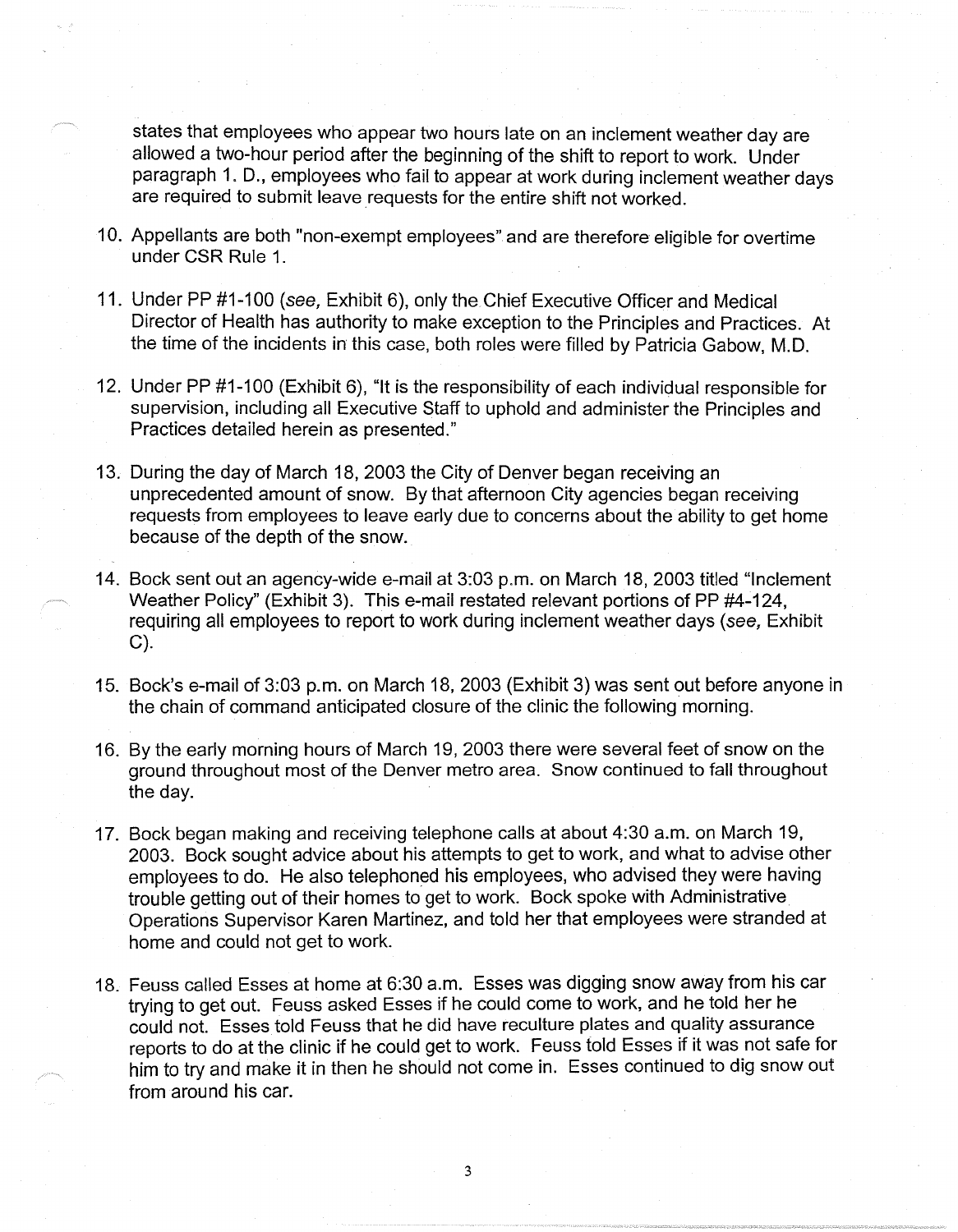- 19. As 8:00 approached, Bock determined there were eight employees in the building out of 168 total employees at the Bannock Street location. He advised Martinez of this. Martinez eventually relayed that she had been in contact with Judson, who concurred the clinic would be closed due to insufficient staff. At 8:00 a.m. Bock called Feuss and relayed this information to her.
- 20. Feuss began calling her employees to relay that the clinic was closed. She called Esses at home again at around 8:30 and told Esses not to come in. At that time Esses abandoned his efforts to get to work.
- 21. Fuhriman lives within walking distance of the clinic, and walked to work on the morning of March 19, 2003. He arrived at 8:00 a.m. There were no patients at the clinic, which left Fuhriman with little to do. He began helping with answering telephone calls from other employees.
- 22. At 9:00 a.m. Marybeth O'Neil, Nursing Program Manager for the Tuberculosis facility at the clinic, told Fuhriman that Bock told her the clinic was closed because there were not enough staff to operate it. She asked Fuhriman to post signs on the entrance doors that the clinic was closed, and told him and the other employees to go home. Fuhriman posted the signs and went home.
- 23. The main hospital remained open on March 19, 2003. Neither Esses nor Fuhriman were told by anyone to go to the hospital and offer their assistance at any time. There is no standing directive for employees to report to any other location, or take similar action, when a clinic is closed. Fuhriman later learned that a co-worker with the same title as his went to the main hospital to see if they needed his help, and they told him they did not.
- 24. Neither Esses nor Fuhriman were offered any opportunity to make up the time they lost on March 19, 2003.
- 25. Esses was instructed to bill eight hours' vacation time for March 19, 2003 (see, Exhibit 10). Esses' grievance and appeal apply to those eight hours.
- 26. Fuhriman was given credit for the two hours he was at the clinic on March 19, 2003, and two hours for the time it would have taken for him to get there (see, Exhibit C). Bock and Judson instructed him to allot the remaining 4 hours as vacation time (see, Exhibits E, 9). Fuhriman's grievance and appeal apply to the four hours' vacation time.
- 27. On March 24, 2003 Mayor Wellington Webb circulated a memo to "Payroll Clerks" throughout the City and County of Denver. In this memo, Webb instructed payroll . clerks to treat March 19 as "other time off. No leave slips or posting into ASPEN Leave is required." The memo further states: "Essential employees who were required to work, including Denver Health, will be paid in accordance with the applicable rules." (Exhibit A.) Darlene Ebert, Acting Head of Human Resources for DHHA as of March 19, 2003, received a copy of this memo.

4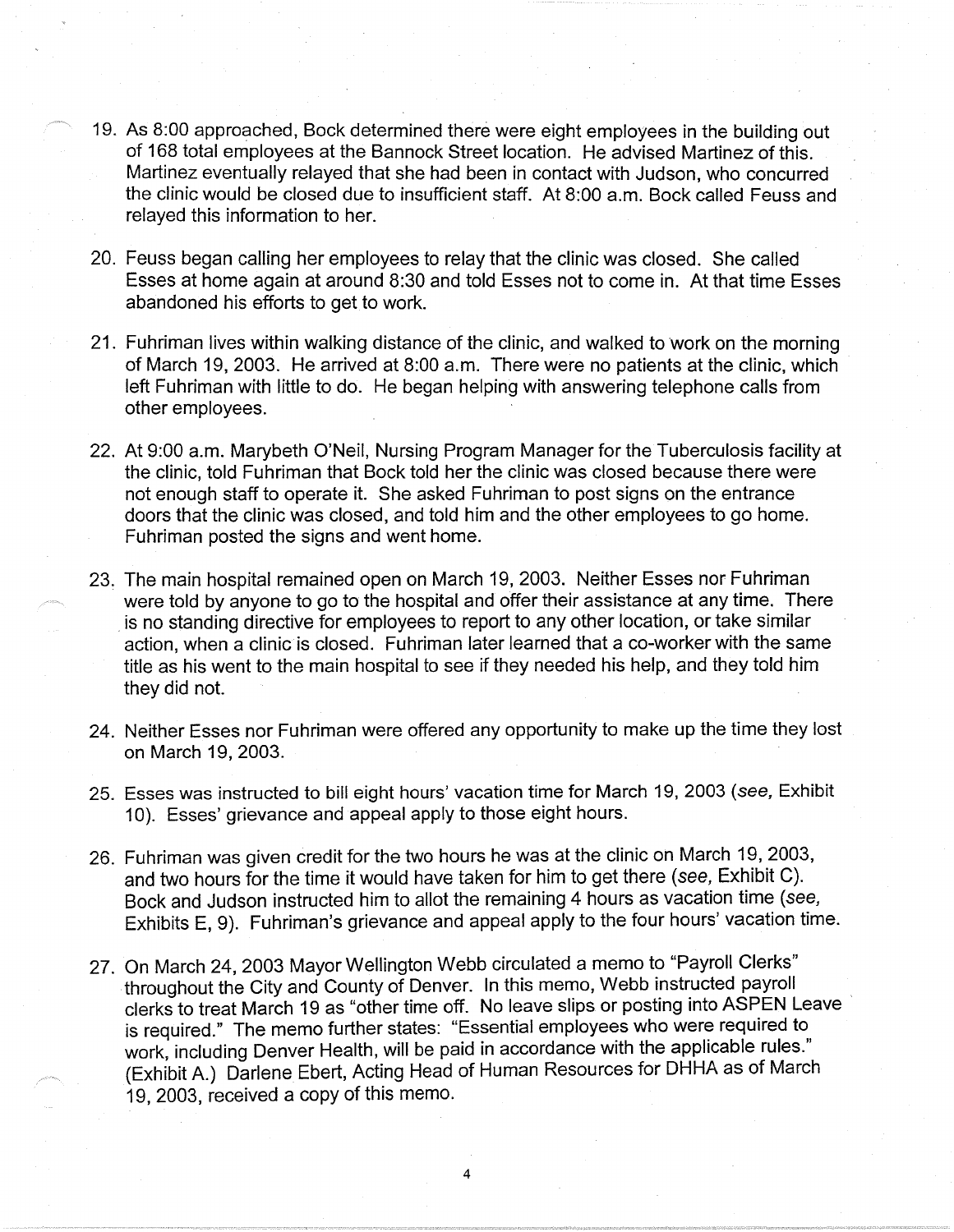28. Appellants timely grieved and appealed the Agency's action in requiring them to submit vacation leave slips for the disputed hours on March 19, 2003.

## **DISCUSSION**

## **1. Jurisdiction.**

The hearing officer finds she has jurisdiction to hear these consolidated appeals as grievances pursuant to CSR 19-10 b), which states as follows in relevant part:

#### Section 19-10 Actions Subject to Appeal

An applicant or employee who holds career service status may appeal the following administrative actions relating to personnel.

...d) Grievances resulting in rules violations: Any grievance which results in an alleged violation of the Career Service Charter Amendment, or Ordinances relating to the Career Service, or the Career Service Personnel Rules ...

Under DHHA's operational agreement with the City, as CSA employees Appellants possess the same rights to access the grievance and appeal processes as other CSA employees. The hearing officer finds she has jurisdiction to consider issues raised in Appellants' grievances arising from alleged violations of DHHA and CSR rules.

#### **2. Burden of Proof.**

The City Charter, C5.25 (4) and CSR 2-104 (b) (4) require the hearing officer to determine the facts of the case "de novo." This means that she is mandated to make independent determinations of the facts and resolution of factual disputes. Turner v. Rossmiller, 535 P.2d 751 (Colo. App. 1975.) In de nova administrative proceedings such as this one, the level of proof required for a party to prove its case is a preponderance of the evidence. This means that the party bearing the burden must demonstrate that the assertions it makes in support of its claims are more likely true than not.

An employee who files a grievance alleging an agency has violated a rule bears the burden of proving such an allegation by a preponderance of the evidence.

5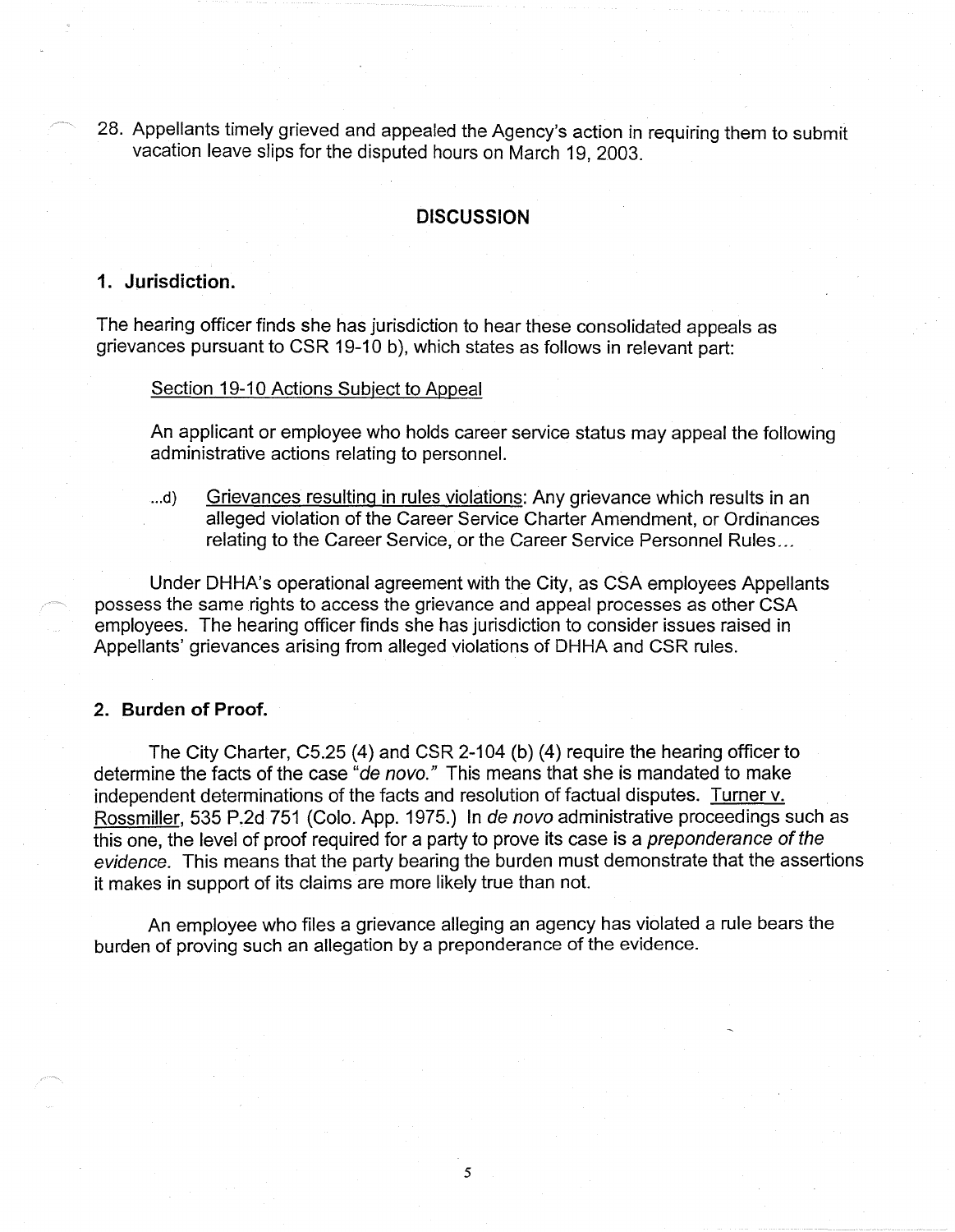# **3. Appellants have shown the Agency improperly applied PP #4-124 to the facts of these cases.**

Appellants posit that the Agency's requirement that they take vacation leave for the hours lost on March 19, 2003 is inconsistent with the purpose of the governing rule. For the following reasons, the hearing officer agrees.

As other City agencies have done, DHHA has promulgated its own internal regulations, to which all its employees are subject. DHHA is responsible for providing medical services. Because of this, it has a very strict attendance policy for all circumstances, including inclement weather. PP#4-124 (Exhibit C) states as follows in relevant part:

#### **Principle:**

All Denver Health employees are considered essential and Denver Health is always open. All employees are expected to report to work. If employees fail to report to work, the following practices will apply when the CEO and Medical Director has officially announced that the day(s) shall be considered inclement weather days.

#### **Practice:**

- 1. Employees Who Are Eligible For Overtime<sup>1</sup>
	- A. Late arrival to work due to inclement weather conditions will be excused for up to two hours without being charged leave .
- ... C. Employees who arrive after the two hour limit will be required to submit a leave request for the balance of time remaining between the two hour amount and the actual time they report to work.
	- D. Employees who do not come to work for the entire day will be required to submit a leave request for the entire shift that they did not work.<sup>2</sup>

\* \* \*

The Agency argues that the motivation behind the "essential" attendance requirement is to assure that all personnel report at all times, or face the sanctions set forth in the relevant rules if they do not. They posit that PP #4-124, governing inclement weather situations, is the rule relevant to this case. The Agency insists that under PP #1-100 (see,

<sup>1</sup>Under CSR Rule 1, DEFINITIONS, a non-exempt employee is: "An employee who is entitled to overtime pursuant to these (CSR) rules." Appellants are both non-exempt employees. Therefore, this is the portion of PP #4-124 that applies to them.

 $<sup>2</sup>$  The rule does not specify which leave bank will be charged for the lost time. This is because DHHA</sup> employees are only granted one type of paid time off for both vacation and sick leave, unlike CSA employees, who earn vacation and sick leave in separate banks.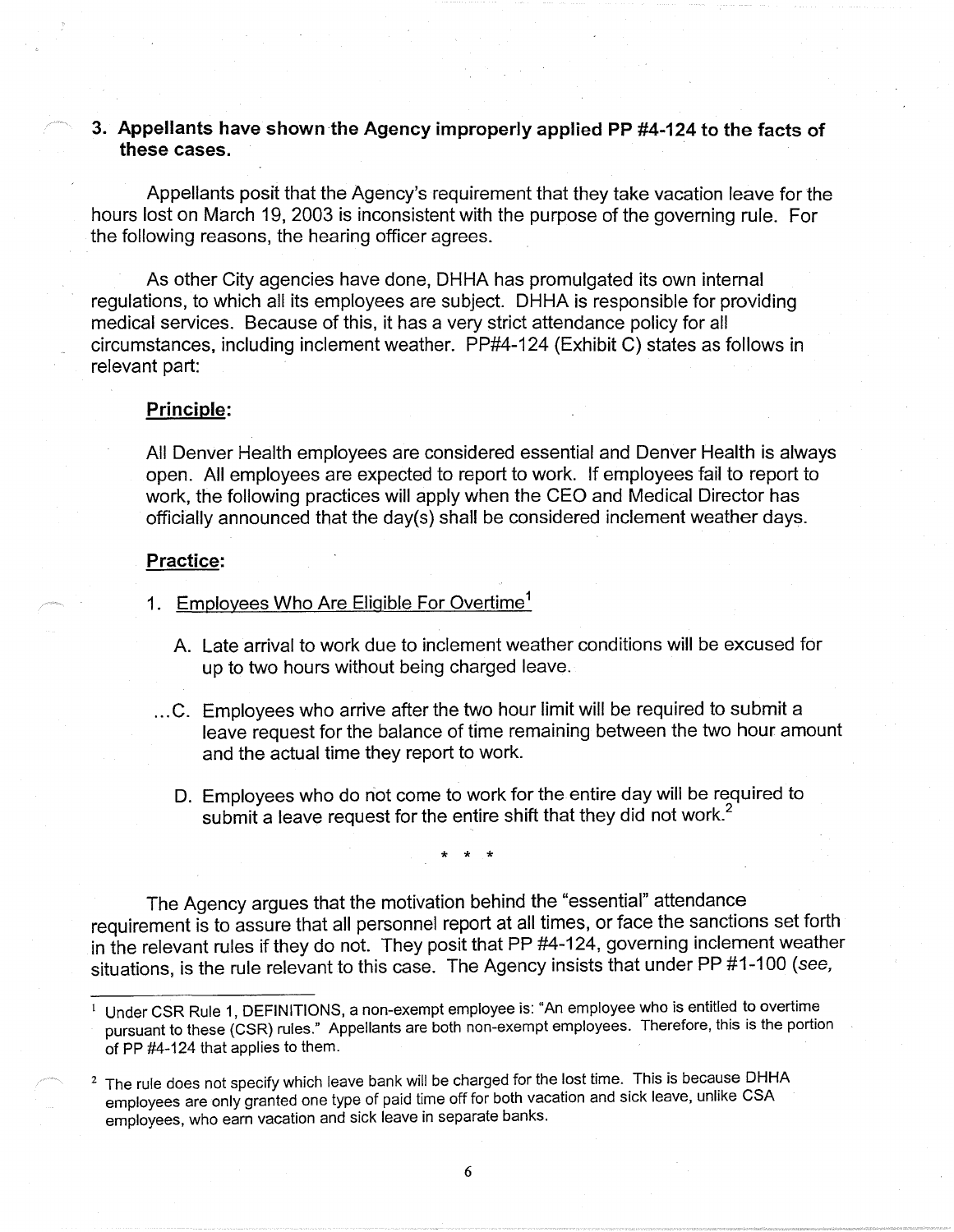Finding 11, above) the only way to avoid the application of PP #4-124 is the granting of an exception by DHHA's CEO/Medical Director, who was Dr. Gabow at the time of the blizzard of March 19, 2003. However, Dr. Gabow did not do so in this case.

Words and phrases in regulations should be construed according to their familiar and generally accepted meaning. Harding v. Industrial Commission, 183 Colo. 52, 515 P.2d 95 (1973). In PP #4-124 all employees are considered "essential." The stated rationale for this is in the rule itself; that "Denver Health is always open." The rule therefore presumes that Denver Health is always open.

In this case, it is indisputable that the clinic was not open. Once the clinic was closed and Appellants were told to go or stay home, the reason behind the rule was eliminated. The "essential" nature of their presence was rendered meaningless for purposes of PP #4-124. Therefore, the rule no longer applied.

Under PP #1-100 (Exhibit 6), "it is the responsibility of each individual responsible for supervision... to uphold and administer" the PP's. Management made the decision to close the clinic, not Appellants. It is irrelevant whether any one administrator with the authority to make an exception to the "essential" portion of PP #4-124 did so or not. The clinic's closure itself was an exception to the rule, and made the entire rule inapplicable to the facts here. Once inapplicable, no exception to the "essential" portion of the rule was necessary.

Appellants have earned their accrued paid leave and have a right to that leave. The Agency cannot take away paid leave except as provided under the applicable rules. The Agency presented no other PP relevant to the facts of this case, under which it has the right to take accrued leave from Appellants. The absence of any relevant PP means the case must be decided under the rules and edicts governing CSA employees.

CSR 10-14, Interruption of Work, which reads as follows in relevant part:

An employee who is excused from work for the day or any part of the day when the work program is interrupted (e.g. because of weather) shall be considered to have worked the number of hours included in his regular daily schedule.

Under this rule, Appellants are entitled to be treated as having worked the hours in dispute. This conclusion is underscored by Mayor Webb's Memo of March 24, 2003 (Exhibit A). In that memo he states that "Essential employees who were required to work, including Denver Health, will be paid in accordance with the applicable rules." Since the clinic was closed on March 19 and management released Appellants, they were not required to work. Therefore, numbered paragraph 1 of the memo more appropriately applies to their situation: "Treat March 19... as other time off. No leave slips... [are] required." (See, Exhibit A.)

The hearing officer concludes that the Agency must restore the leave hours Appellants were charged for March 19, 2003 and treat the time lost on that day as "other time off."

7